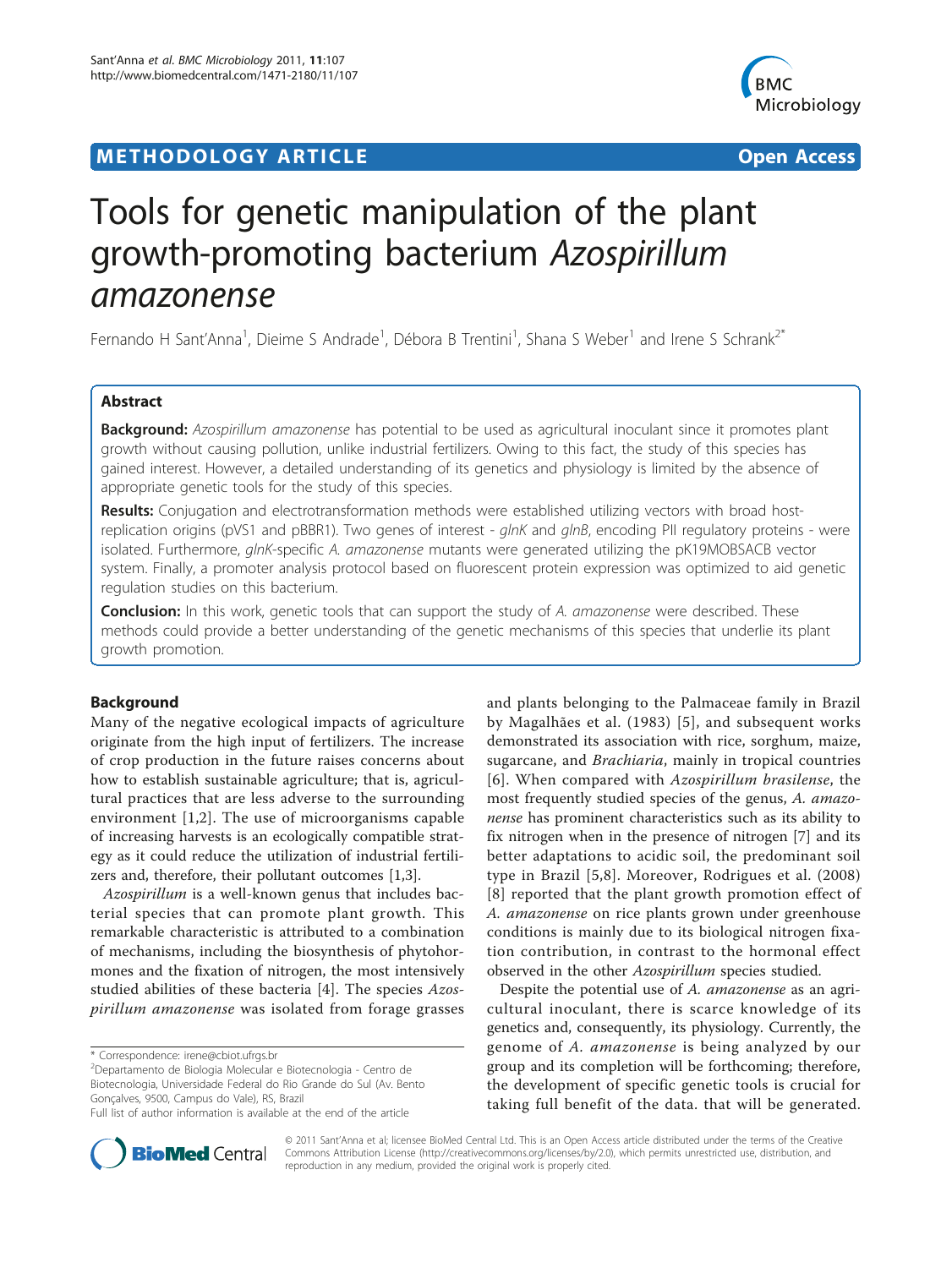Hence, in this work we describe methods for the genetic manipulation of A. amazonense: DNA transfer methodologies (conjugation and electroporation), reporter vectors, and site-directed mutagenesis. In order to demonstrate the applicability of the optimized techniques, we show the results obtained in the study of the PII signaling proteins of A. amazonense, starting from their gene isolation.

## Results and Discussion

## Isolation of glnB and glnK genes from A. amazonense

The PII proteins are pivotal regulators of the nitrogen metabolism, controlling the activities of transporters, enzymes and transcriptional factors implicated in this process [\[9,10](#page-9-0)]. These proteins are highly conserved and are widely distributed throughout prokaryotes [\[11](#page-9-0)]. In Proteobacteria in particular, there are two main types of PII proteins, GlnB and GlnK. In this work, two PII protein encoding genes from A. amazonense were isolated. Southern blot analysis utilizing a PCR-generated glnB fragment as the probe revealed two distinct signals in the genomic DNA of A. amazonense digested with SalI: the strongest at the  $\sim$ 2 kb DNA fragments and the weakest at the ~3 kb DNA fragments (data not shown). Based on these results, a genomic library enriched with 2-3 kb SalI fragments was constructed. The library was partially sequenced and a PII protein homolog was identified. The deduced amino acid sequence of this gene was found to be highly similar to that of the GlnZ proteins (GlnK-like homologs) from A. brasilense and Azospirillum sp. B510 (75% identity and 86% similarity), and Rhodospirillum. centenum (73% identity and 86% similarity). Arcondéguy et al. (2001) [[12\]](#page-9-0) suggested that the  $glnZ$  genes should be termed  $glnK$ , since their deduced proteins are highly similar to the GlnK proteins. Furthermore, there is a functional correspondence between these proteins, as both regulate the uptake of ammonium through the AmtB transporters [[13](#page-9-0)-[15\]](#page-9-0). Therefore, we adopted the *glnK* designation for this A. amazonense homolog, mainly because this nomenclature

could facilitate comparisons between other bacterial systems.

The *glnK* gene from A. amazonense is flanked by the aat gene in the downstream region, which codes a putative aspartate aminotransferase and the ubiH gene in the upstream region, which codes an enzyme implicated in ubiquinone biosynthesis (Figure 1). This genetic organization resembles that found in other species from the Rhodospirillales order, namely A. brasilense, Azospirillum sp. B510 and R. centenum.

Since the  $glnB$  gene was not found in the genomic library, the Inverse PCR methodology was carried out to isolate this gene. A  $\sim$ 2 kb amplicon that contained the glnB gene was obtained (data not shown). It was found that the protein of this gene displays 92% identity and 98% similarity to the GlnB proteins from Azospirillum sp. B510 and A. brasilense, and 96% identity and 98% similarity to the GlnB protein of  $R$ . centenum. The glnB gene is located upstream of the  $glnA$  gene (glutamine synthetase), the same genetic context observed in these bacteria (Figure 1).

In A. brasilense, glnB has a key role in nitrogen fixation because its protein product regulates the activity of NifA, the transcriptional factor of nitrogen fixation [[16,17\]](#page-9-0).

Furthermore, both of the GlnZ (GlnK-like homolog) and GlnB proteins are also implicated in the DraT/ DraG system, which regulates dinitrogenase reductase activity by covalent modifications [\[15](#page-9-0)]. However, Fu et al. [\[18\]](#page-9-0) verified that A. amazonense does not have the DraT/DraG system. Hence, in the near future, the interaction targets of the PII protein in A. amazonense should be determined to better understand their roles in the nitrogen metabolism of this microorganism.

#### Antibiotic minimum inhibitory concentration

Most DNA manipulation is dependent on the use of vectors containing resistance markers to antibiotics [[19,20\]](#page-9-0). In a previous work using antibiotic susceptibility test discs, Magalhães et al. (1983) [[5\]](#page-9-0) showed that A.

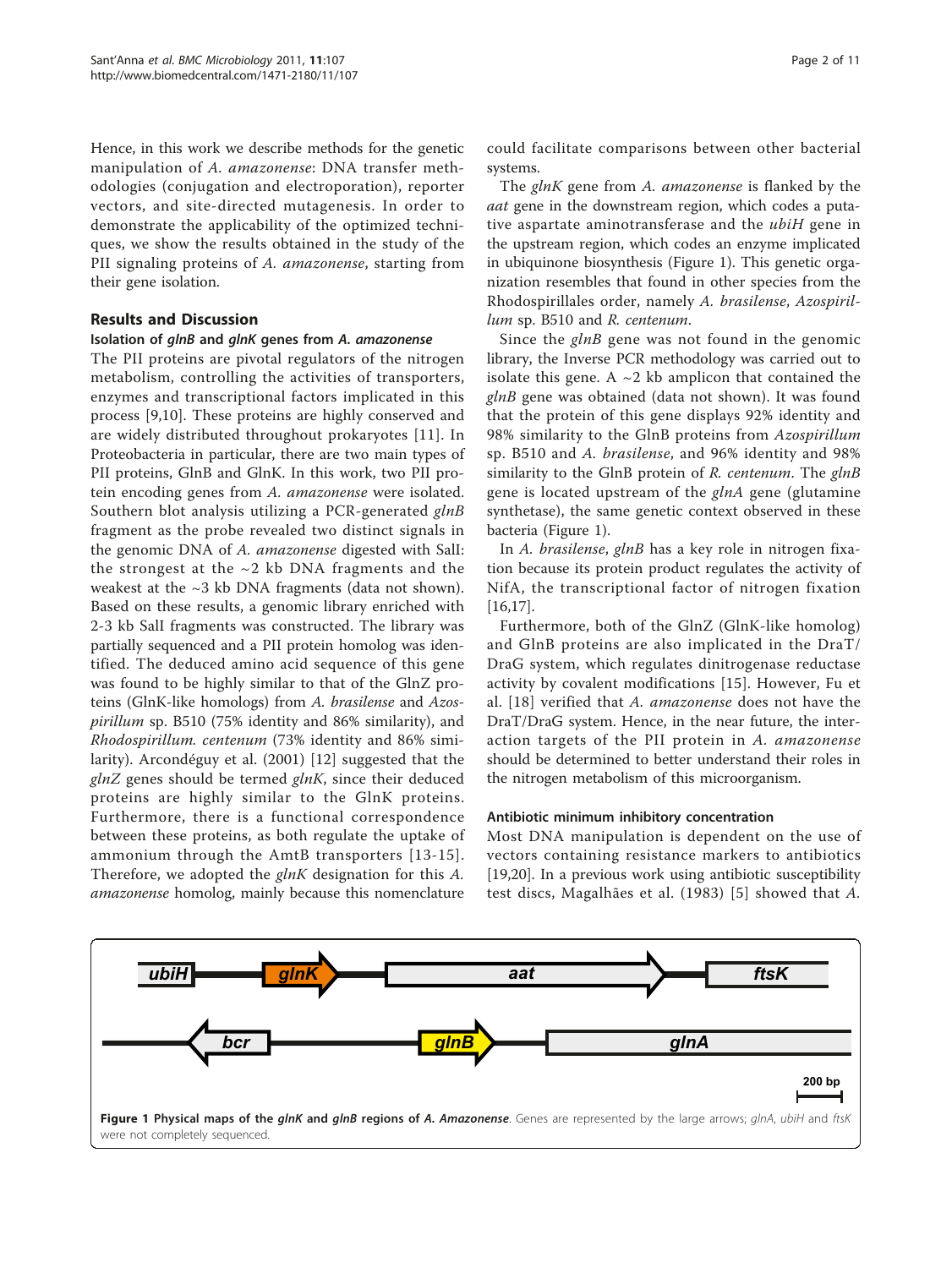amazonense is sensitive to kanamycin and gentamicin, tolerant to tetracycline, and resistant to penicillin. In this work, we determined the minimum inhibitory concentrations of A. amazonense to antibiotics that are normally used to provide a selective pressure for vectors.

The susceptibility of A. amazonense to kanamycin and gentamicin was confirmed, since no growth was observed in concentrations of these antibiotics of 0.25 μg/mL; therefore, vectors that contain selection markers for these compounds are appropriate for use.

High concentrations of ampicillin  $(128 \mu g/mL)$  were required for complete growth inhibition, showing that A. amazonense is also resistant to this beta-lactam antibiotic.

It is worth noting that the growth of A. amazonense was absent in a relatively high concentration of tetracycline (32 μg/mL), indicating that this species is, in fact, resistant to this antibiotic, instead of tolerant, as pointed out by Magalhães et al. [\[5](#page-9-0)]. These findings about the latter two antibiotics are relevant because they could be used in counter-selection procedures in conjugation experiments, as there is a variety of E. coli strains that are susceptible to them.

#### Conjugation

Conjugation mediated by E. coli is the standard DNA transfer technique of the Azospirillum genus [[21\]](#page-9-0). Therefore, in this work the conjugation ability of A. amazonense was evaluated.

Unlike A. brasilense, A. amazonense cannot grow in LB medium. Furthermore, *E. coli* cannot grow in M79 medium; therefore, the first concern was to establish a medium that provided appropriate growth conditions for the donor and recipient strains. Hence, different medium compositions, containing distinct ratios of M79 and LB media (varying from 1:1 to 9:1), were prepared. The medium mixture of M79:LB at a proportion of 8:2 was the most suitable for culturing both bacteria and it was designated as MLB medium.

Another requisite for the conjugation procedure is to select vectors that contain proper selection markers that are mobilizable and able to replicate inside the receptor cell [[19,20](#page-9-0)]. Therefore, the pHRGFPGUS (pBBR1 replication origin) and the pPZPLACEYFP (pVS1 replication origin) plasmids were tested by tri-parental conjugation. These plasmids are mobilizable broad-host vectors harboring kanamycin resistance markers and fluorescent protein coding genes, which could promptly report achievement of the DNA transfer. The transconjugants exhibited kanamycin resistance and fluorescence. The conjugation frequencies were  $3.8 \times 10^{-8}$  per recipient cell for the pHRGFPGUS vector and  $3.8 \times 10^{-7}$  for the pPZPLACEYFP vector.

Different ratios of recipient to donor and helper strains (1:1:1, 5:1:1, 10:1:1 and 20:1:1) were also tested. The best efficiencies were obtained with the ratios 10:1:1 and 5:1:1; however, no obvious differences between these latter ratios were observed (data not shown).

In conclusion, conjugation is an appropriate method for DNA transfer to A. amazonense. Although only triparental mating was tested in this work, it is important to mention that bi-parental conjugation could be an alternative test, due to the possibility of increasing the conjugation efficiencies.

#### Electrotransformation

Since suitable vectors for A. amazonense were defined and since conjugation is a time-consuming procedure, the transformation of A. amazonense via electroporation was tested.

The eletrocompetence of the cells is greatly influenced by the growth phase [[22](#page-9-0)]. Therefore, A. amazonense cells were harvested at different growth phases to evaluate their effect on electroporation efficiency. Cells from the late-log phase  $OD_{600}$  1) and the stationary phase  $(OD<sub>600</sub> 2)$  were not electrocompetent. Electroporation utilizing cells from the early-log growth phase  $OD_{600}$ 0.12) generated a significant number of transformants. Therefore, all subsequent tests were performed utilizing cells cultivated at this growth phase.

In the electrocompetent cell preparation, the cells were harvested and washed continuously until the solution had a low-ionic strength. The  $MgCl<sub>2</sub>$  HEPESsucrose buffer was found to be the most suitable solution for the preparation of A. amazonense electrocompetent cells. Although 10% glycerol solution is commonly used for electrocompetent cell preparation in a diverse number of species (including A. brasilense), it was not appropriate for A. amazonense, as no transformants were obtained when this solution was used.

Different electroporation parameters were tested. The increase in electrical field strength had a positive effect on electroporation efficiency (Figure [2A](#page-3-0)). The highest electrical field strength tested was 12.5 kV/cm, and this condition was found to be the most efficient, generating about 8000 transformants/μg of pHRGFPGUS (Figure [2A\)](#page-3-0). The effect of pulse length on electroporation efficiency was also investigated (Figure [2B](#page-3-0)). A pulse length of 4.3 ms (electroporation apparatus set at 200 $\Omega$ ) was the most efficient. The pulse lengths of 7.3 ms (400 Ω) and 10.5 ms (600 Ω) had a dramatic negative effect on transformation efficiency, where only few transformants were obtained (Figure [2B](#page-3-0)). These conditions are in agreement with the general parameters of bacterial electroporation [[22](#page-9-0)-[24\]](#page-9-0).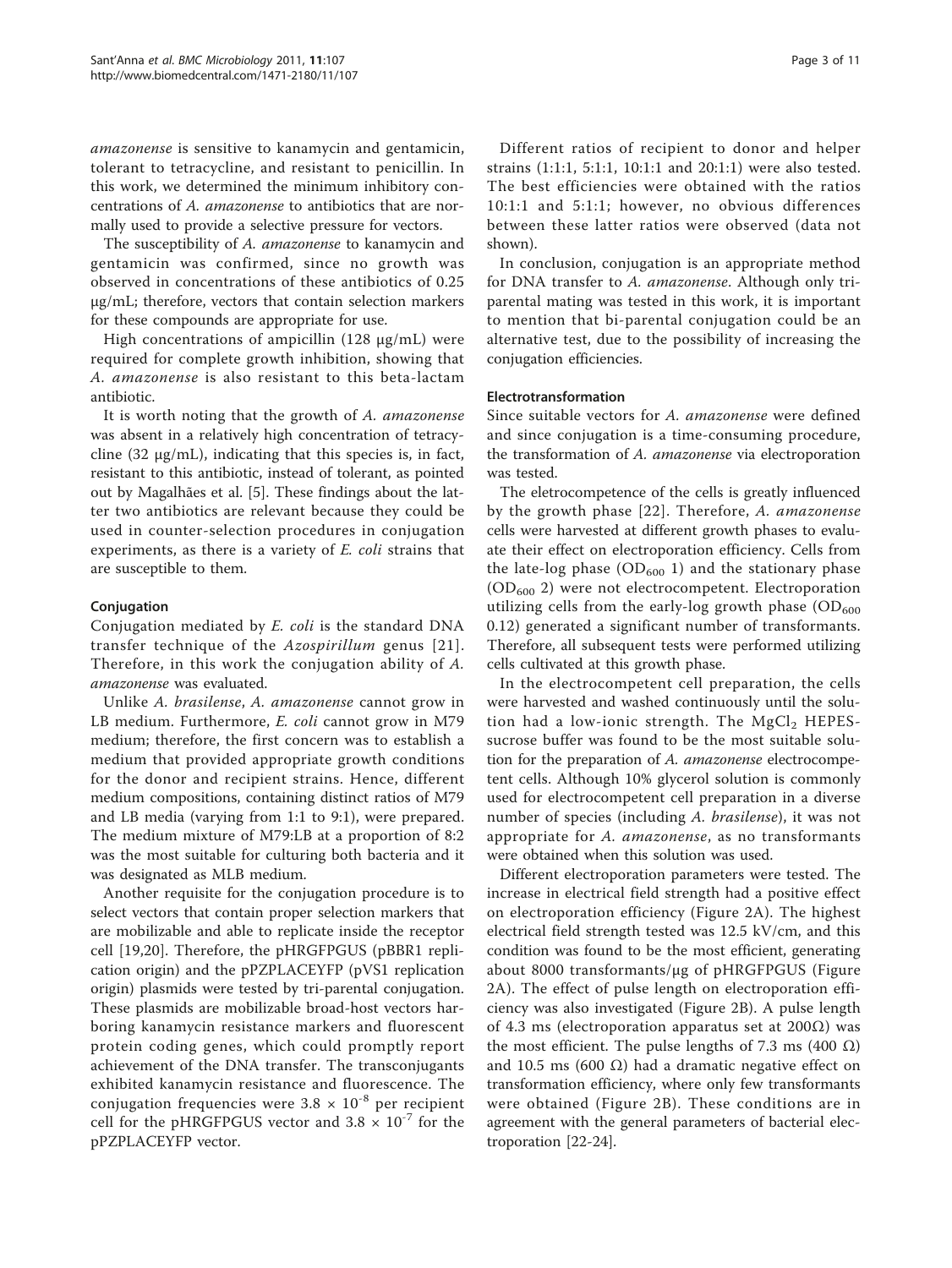<span id="page-3-0"></span>

In conclusion, the transfer of DNA to A. amazonense by means of electroporation was demonstrated. Although the efficiency of electrotransformation was far from desirable, this result is supported by previous works showing that bacteria closely related to A. amazonense, such as A. brasilense [[25](#page-10-0)], R. rubrum [\[26\]](#page-10-0) and Magnetospirillum gryphiswaldense [[27\]](#page-10-0), are recalcitrant to electrotransformation. Nonetheless, this technique is an easy and a rapid method of DNA transfer to the cells of A. amazonense.

#### Site-directed mutagenesis

Site-directed mutagenesis is a fundamental tool for correlating cellular functions with specific regions of the DNA. Therefore, once DNA transfer techniques were established for A. amazonense, the next step was to determine a site-directed mutagenesis protocol for this species.

Most of the A. brasilense mutants have been generated by the disruptive insertion of an antibiotic resistance cassette into the target gene [[14](#page-9-0),[28-30](#page-10-0)]. This approach is not recommended when the target gene composes an operon, since the resistance cassette could introduce a polar effect on the expression of the surrounding genes and, consequently, make it difficult to assign a mutant phenotype to the disrupted gene [[31](#page-10-0)].

Therefore, in this work, a site-directed mutagenesis methodology that generates in-frame mutants without the disruptive insertion of a resistance cassette was evaluated. The glnK gene was selected for this methodology because subsequent studies of our laboratory will aim to determine the role of the PII proteins in A. amazonense metabolism.

The mutagenesis methodology is depicted in Figure [3A.](#page-4-0) Firstly, an amplicon containing an in-frame deletion of the glnK gene was generated through Crossover PCR, and it was subsequently cloned in the suicide replacement vector pK19MOBSACB, generating the pKΔK plasmid. This vector contains a kanamycin resistance gene (positive selection marker) that allows the selection of bacteria that would have integrated the plasmid into the chromosome. This vector was delivered to A. amazonense by means of conjugation (the carbon source utilized was maltose instead of sucrose) and one colony resistant to kanamycin was obtained, suggesting that the integration of the plasmid was successfully accomplished. The sacB gene (negative marker selection) of the vector is lethal in the presence of sucrose; therefore, the merodiploid strain (containing both wild-type and mutant alleles) was unable to grow in M79 (containing 10 g/L of sucrose). Subsequently, expecting that a recombination event could replace the wild-type allele, the merodiploid strain was cultured for many generations in M79 containing maltose instead of sucrose. Finally, this culture was plated in M79 containing sucrose to eliminate the bacteria that did not accomplish the second recombination event. Seven sucroseresistant/kanamycin-sensitive colonies were chosen for PCR evaluation of the substitution of the mutant allele for the wild-type gene. Four colonies presented a band of 121 bp, indicating that the wild-type  $glnK$  was successfully substituted, whereas three colonies presented the 361 bp band, corresponding to the wild-type allele (Figure [3B\)](#page-4-0). Furthermore, an additional PCR with primers flanking the recombination sites was performed, and it also demonstrated a reduction of the amplicon sizes originated from the  $glnK$  mutants in relation to the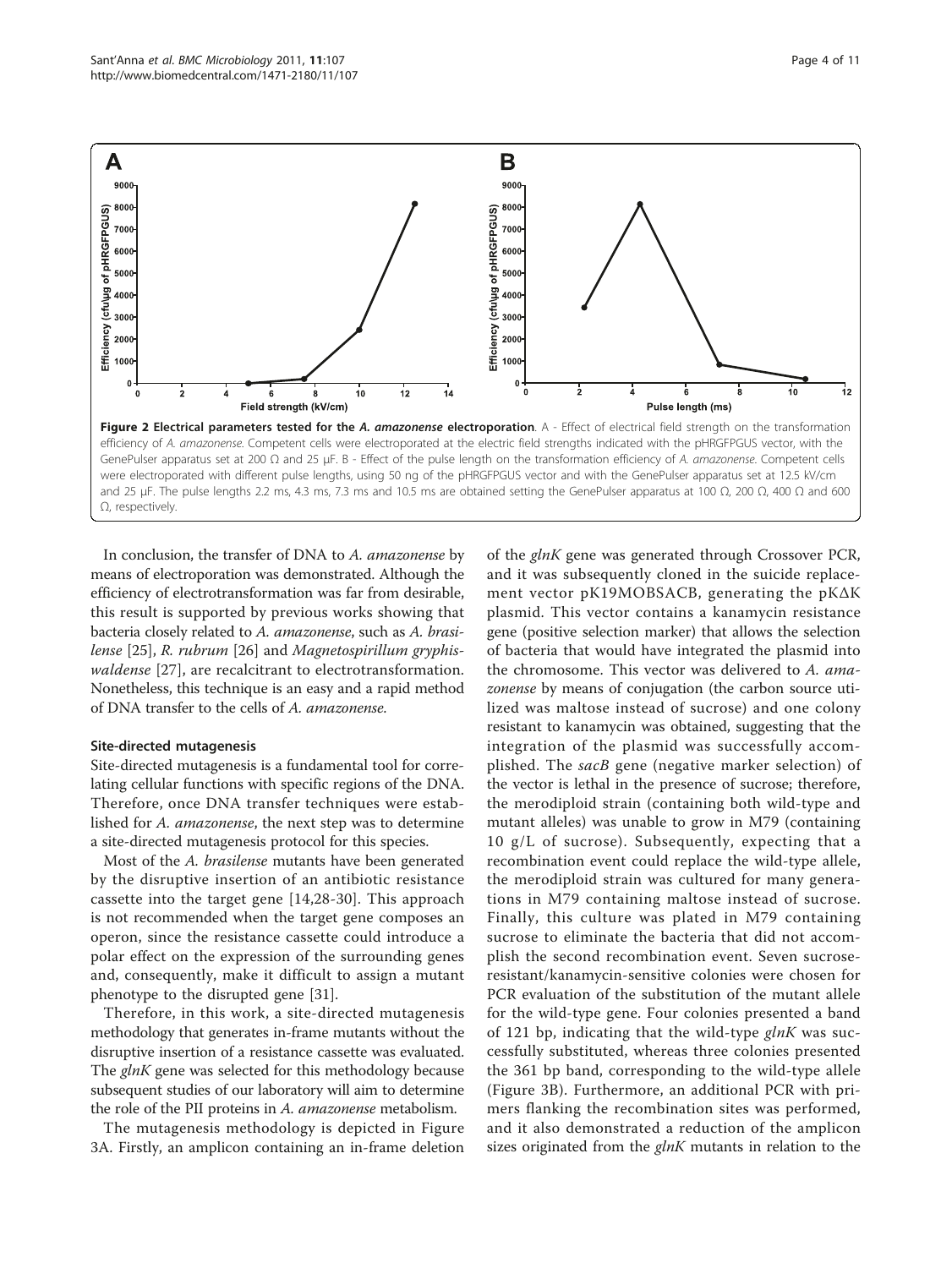<span id="page-4-0"></span>

Figure 3 glnK gene mutagenesis. A - Schematic diagram depicting the mutagenesis procedure (modified from Clerico et al., 2007 [\[42](#page-10-0)]). The vector pKΔK (pK19MOBSACB derivative) harbors the flanking regions of the glnK gene (red). This suicide plasmid was delivered by conjugation to A. amazonense and integrated in the target site (orange) by homologous recombination, generating a merodiploid strain (containing both, wild-type and mutant alleles) that was selected by kanamycin since there is a resistance marker (white) present in the vector. The black box represents the region deleted. Subsequently, the merodiploid strain was cultivated and the cells that underwent a second recombination event were selected by sucrose, since the sacB marker present in the vector is lethal in the presence of this substance. The kanamycin-sensitive/sucrose resistant colonies were evaluated by PCR. B - Identification of the mutant strains by PCR using primers that flank the deletion site. The primers glnK\_NdeI\_up and glnK\_BamHI\_do utilized in this procedure are represented by the small green arrows in Figure 3A. NC - negative control, WT - wild type, MER - merodiploid, numbers - strains tested. C - Verification of the mutant strains by PCR using primers that flank the recombination sites. The primers conf\_glnK\_up and conf\_glnK\_do are represented by the small black arrows in Figure 3A. NC - negative control, WT - wild type, numbers - strains tested.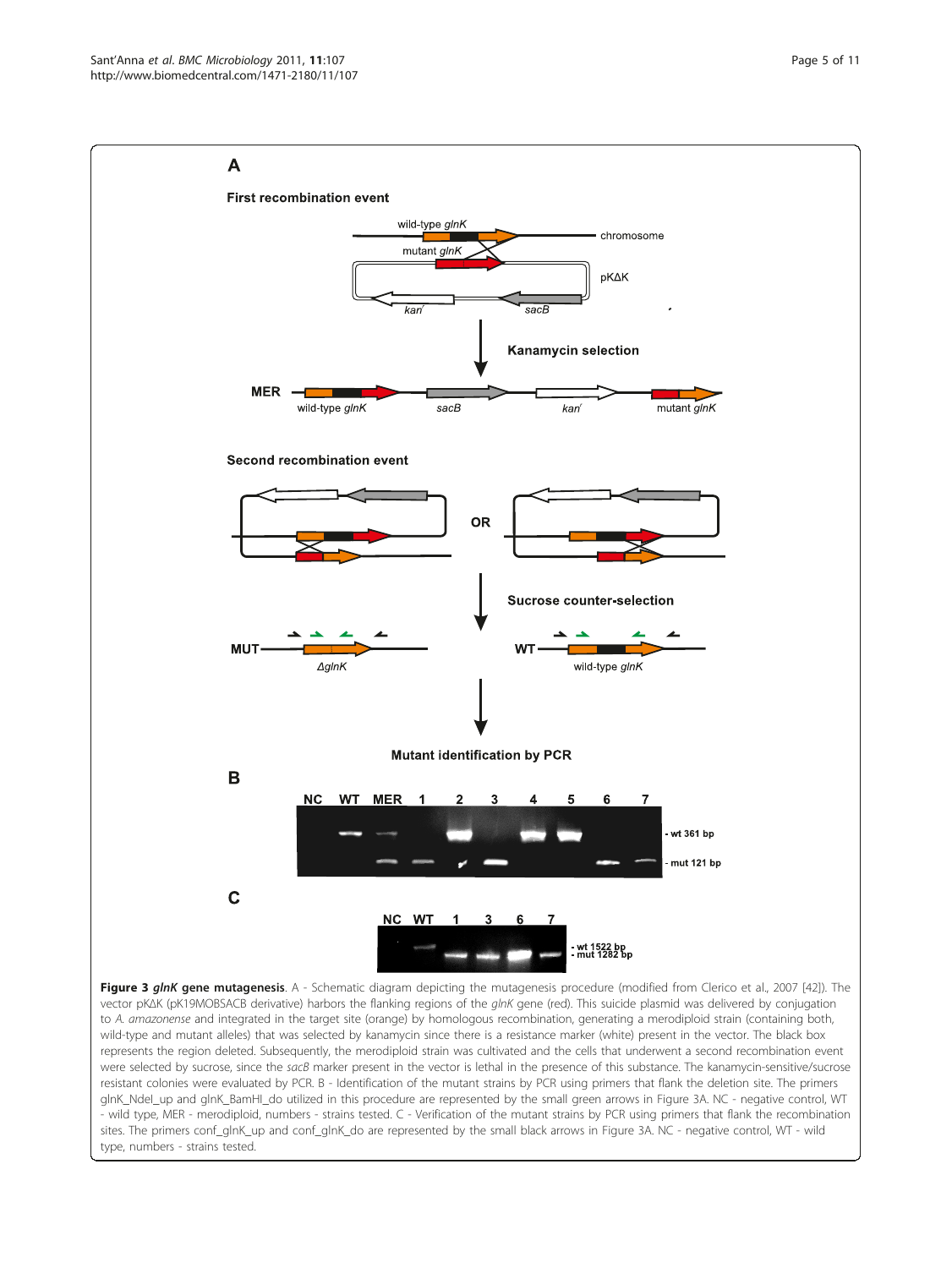wild type strain (Figure [3C\)](#page-4-0). This latter result demonstrates that recombination occurred in the target site.

Altogether, these results show that an in-frame  $glnK$ gene mutant strain of A. amazonense was successfully generated by this mutagenesis system.

#### Reporter gene system

The study of promoters is fundamental to elucidation of the genetic regulatory mechanisms of bacterial species. Up until now, there has been neither a report of heterologous gene expression in A. amazonense, nor a reporter system designed for this species. In this work, a reporter system based on expression of the Enhanced Yellow Fluorescent Protein (EYFP) was developed to analyze the regulatory regions of A. amazonense genes in vivo.

In silico analysis using a Sinorhizobium meliloti sigma 70 promoter weight matrix revealed that the genes aat,  $glnK$ , and  $glnB$  of A. amazonense have putative promoter sequences in their upstream regions (Figure 4). In E. coli, sigma 70 is considered to be the vegetative sigma factor, as it is responsible for the expression of the majority of genes [[32,33](#page-10-0)]. Therefore, one could expect that these putative A. amazonense sigma 70 promoters could act under standard laboratory growth conditions (aerobic environment, 35°C and M79 medium). Consequently, different vectors were constructed to determine the activity of the upstream regulatory sequences of A. amazonense genes in the expression of EYFP.

The *lac* promoter was utilized as a positive control since there is a report showing that this promoter has high activity in A. brasilense [[34\]](#page-10-0). Two different vectors

| Promoter                                                                                                                                                                                                                                                                                                                                                                                                                                                                                                                                                                                                                                                                                                                                                                                     | <b>Sequence</b>                  | <b>Score</b> |  |  |  |
|----------------------------------------------------------------------------------------------------------------------------------------------------------------------------------------------------------------------------------------------------------------------------------------------------------------------------------------------------------------------------------------------------------------------------------------------------------------------------------------------------------------------------------------------------------------------------------------------------------------------------------------------------------------------------------------------------------------------------------------------------------------------------------------------|----------------------------------|--------------|--|--|--|
| S. meliloti                                                                                                                                                                                                                                                                                                                                                                                                                                                                                                                                                                                                                                                                                                                                                                                  | CTTGACWNNNNNNNNNNNNNNNNNNCTATATC |              |  |  |  |
| lac                                                                                                                                                                                                                                                                                                                                                                                                                                                                                                                                                                                                                                                                                                                                                                                          | CTTTACACTTTATGCTTCCGGCTCGTATGTT  | 8 77         |  |  |  |
| glnK                                                                                                                                                                                                                                                                                                                                                                                                                                                                                                                                                                                                                                                                                                                                                                                         | CTTGTGAATACGG-CACGCTTCTTGAAGAAC  | 6.24         |  |  |  |
| aat                                                                                                                                                                                                                                                                                                                                                                                                                                                                                                                                                                                                                                                                                                                                                                                          | CTTGTGGGGGCGGGCCCGGCGGCTAATATC   | 5.83         |  |  |  |
| $q$ In $K$                                                                                                                                                                                                                                                                                                                                                                                                                                                                                                                                                                                                                                                                                                                                                                                   | GTTAACCAGGCCT-GGATTGCCTATAATTTA  | 5.74         |  |  |  |
| aat                                                                                                                                                                                                                                                                                                                                                                                                                                                                                                                                                                                                                                                                                                                                                                                          | CTTGTGGGGGCGG-GGCCCGGCGGCTAATAT  | 5.55         |  |  |  |
| aat                                                                                                                                                                                                                                                                                                                                                                                                                                                                                                                                                                                                                                                                                                                                                                                          | ATCGAGTTTCTAAGCATTTAGGGGCAAATCC  | 5.39         |  |  |  |
| glnB                                                                                                                                                                                                                                                                                                                                                                                                                                                                                                                                                                                                                                                                                                                                                                                         | CCTGCCCCGTCAAGCATTCTGATAAAATAAT  | 5.35         |  |  |  |
| aat                                                                                                                                                                                                                                                                                                                                                                                                                                                                                                                                                                                                                                                                                                                                                                                          | ATCGAGTTTCTAA-GCATTTAGGGGCAAATC  | 5.19         |  |  |  |
| lac                                                                                                                                                                                                                                                                                                                                                                                                                                                                                                                                                                                                                                                                                                                                                                                          | GTTGTGTGGAATT-GTGAGCGGATAACAATT  | 5.14         |  |  |  |
| glnK                                                                                                                                                                                                                                                                                                                                                                                                                                                                                                                                                                                                                                                                                                                                                                                         | CTTGTCCAGTGCCACGCTCATGCCTGTTAAC  | 4.89         |  |  |  |
| W/P                                                                                                                                                                                                                                                                                                                                                                                                                                                                                                                                                                                                                                                                                                                                                                                          | CTTGTCCAGATAGCCCAGTAGCTGACATTCA  | 4.59         |  |  |  |
| Figure 4 In silico sigma 70 promoter analysis. The upstream<br>sequences of the genes were analyzed by Patser software using an<br>S. meliloti sigma 70 factor weight matrix [33]. aat - upstream region<br>of the <i>aat</i> gene; glnB - upstream region of the glnB gene; glnK -<br>upstream region of the glnK gene; lac - lac promoter; W/P -<br>negative control, 500 bp upstream of the eyfp gene of the plasmid<br>pHREYFP. The S. meliloti promoter consensus is the first sequence.<br>Nucleotides that match the S. meliloti consensus are in red, and<br>those that match the most conserved residues of the S. meliloti<br>promoter consensus (relative frequencies above 0.8) are in bold.<br>Gaps were inserted to preserve the alignment at the regions of the<br>promoters. |                                  |              |  |  |  |



were constructed with the lac promoter, one derived from pPZPLACEYFP (pVS1 replicon) and the other derived from pHRGFPGUS (pBBR1 replicon). The upstream regions of the genes glnB, glnK, and aat were cloned into the pHRGFPGUS derivative.

The *lac* promoter had the best score in the *in silico* analysis from among the promoters detected, and, as expected, the highest fluorescence levels were observed in the lac constructions (Figure 5). The difference in the fluorescence levels between the pHRLACEYFP and pPZPLACEYFP transformants could be a product of the difference in the copy number between these vectors.

Although the in silico analysis revealed that the  $glnK$ promoter had a higher score than the *aat* and *glnB* promoters, its in vivo activity under the conditions tested did not differ significantly from the negative controls (without promoter and without plasmid) (Figure 5). One of the possible reasons for this is that this gene was repressed under these conditions. The reporter gene analysis also demonstrated that the *aat* and glnB promoters were active under the conditions tested, although the *aat* promoter showed a higher activity than the *glnB* promoter.

These observations show that a reporter system based on EYFP can be used for in vivo promoter analyses in A. amazonense.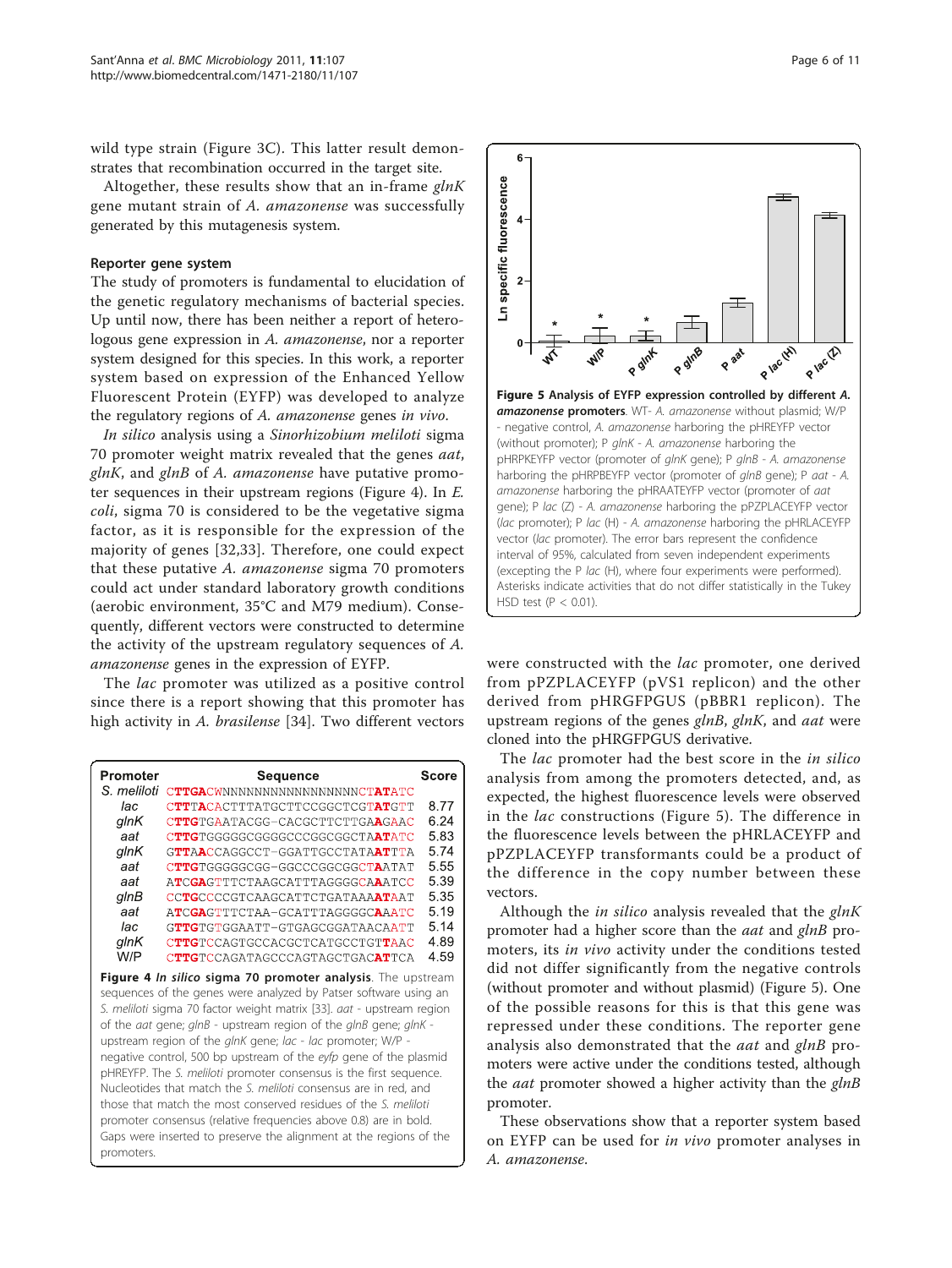# <span id="page-6-0"></span>Conclusions

Genetic manipulation is fundamental for taking full advantage of the information generated by DNA sequences [[20](#page-9-0)]. Thus, in the present work, we described a series of tools that could assist genetic studies of the diazotrophic bacteria A. amazonense, a microorganism presenting potential for use as an agricultural inoculant.

## Methods

# Bacterial strains, plasmids, and growth conditions

The strains and plasmids utilized in this work are listed in Table 1.

Azospirillum amazonense was cultured in M79 medium (10 g/L of sucrose as the carbon source, 0.1 g/L of  $K_2HPO_4$ , 0.4 g/L of  $KH_2PO_4$ , 0.2 g/L of  $MgCl_2.7H_2O$ , 0.1 g/L of NaCl, 0.4 g/L of yeast extract, pH 6.5) [[35](#page-10-0)] at 35°C (unless stated otherwise). The M79 agar plates contained 2.5 mg/L of Bromothymol Blue. Escherichia coli XL1-Blue was cultured in LB medium at 37°C [\[36\]](#page-10-0).

#### DNA techniques

Standard DNA techniques such as PCR, plasmid extraction, DNA restriction and modification, gel electrophoresis, and E. coli transformation were carried out as

#### Table 1 The strains and plasmids utilized in this work

| <b>Bacterial strains</b>        | Genotype                                                                                                                                          | Reference         |                                                                       |
|---------------------------------|---------------------------------------------------------------------------------------------------------------------------------------------------|-------------------|-----------------------------------------------------------------------|
| Escherichia coli<br>XL1-Blue    | recA1, endA1, gyrA96, thi-1, hsdR17(rK-, mK+), supE44, relA1, lac, [F', proAB, laclgZ $\Delta M$ 15.:<br>$Tn10$ (tet') $l$                        | Stratagene        |                                                                       |
| Azospirillum<br>amazonense Y2   | wild type                                                                                                                                         | FMBRAPA-<br>RJ.   |                                                                       |
| Azospirillum<br>amazonense delK | Y2 derivative, AglnK                                                                                                                              | This work         |                                                                       |
| <b>Plasmids</b>                 | <b>Relevant characteristics</b>                                                                                                                   | Reference Purpose |                                                                       |
| pUC18                           | cloning vector, amp <sup>r</sup> , lacZ $\alpha$                                                                                                  | Clontech          | cloning procedures                                                    |
| pAAGLNK                         | pUC18 derivative containing the Sall genomic fragment of the glnK region                                                                          | This work         | glnK isolation                                                        |
| pGLNBA                          | pUC18 derivative containing the amplification product generated from the<br>revsf_glmBint and gln_AA_do primers                                   | This work         | glnB-glnA intergenic region<br>and partial glnA isolation             |
| pRK2013                         | ColE1 ori, kan', mob, tra                                                                                                                         | $[45]$            | helper plasmid for<br>conjugation experiments                         |
| pHRGFPGUS                       | pBBR1 ori, kan', mob, gfpmut3                                                                                                                     | $[46]$            | DNA transfer evaluation,<br>reporter vectors construction             |
| pPZP201BK                       | pVS1 ori, ColE1 ori, kan', mob                                                                                                                    | $[47]$            | construction of<br>pPZPLACEYFP                                        |
| pEYFP                           | pUC ori, eyfp, amp <sup>r</sup>                                                                                                                   | Clontech          | contruction of reporter<br>plasmids                                   |
| pPZPLACEYFP                     | Pvull-EcoRI fragment from pEYFP (containing the lac promoter-eyfp gene fusion)<br>cloned into the EcoRV-EcoRI sites of pPZP201BK                  | This work         | DNA transfer evaluation.<br>positive control in the<br>reporter assay |
| pK19MOBSACB                     | Integration vector, kan <sup>r</sup> , ColE1 replication origin, mob, sacB, lac $Z\alpha$                                                         | $[48]$            | glnK mutagenesis                                                      |
| pK∆K                            | pK19MOBSACB derivative containing the flanking regions of the glnK gene joined by<br>Crossover PCR                                                | This work         | glnK mutagenesis                                                      |
| <b>pAATEYFP</b>                 | pEYFP derivative containing the BgIII-Ncol fragment of pAAGLNK cloned into its Ncol-<br>BamHI sites                                               | This work         | construction of pHRAATEYFP                                            |
| pPBEYFP                         | pEYFP derivative containing the intergenic region between the bcr protein<br>superfamily gene and the glnB gene cloned into its Ncol-BamHI sites  | This work         | construction of pHRPBEYFP                                             |
| pPKEYFP                         | pEYFP derivative containing the intergenic region between the ubiH and the glnK<br>genes cloned into its Ncol-BamHI sites                         | This work         | construction of pHRPKEYFP                                             |
| <b>pHRAATEYFP</b>               | HindIII-EcoRI fragment from pAATEYFP (containing the aat promoter-eyfp gene fusion)<br>joined with the 5.8 kb HindIII-EcoRI fragment of pHRGFPGUS | This work         | promoter evaluation                                                   |
| <b>pHRLACEYFP</b>               | Pvull-EcoRI fragment from pEYFP (containing the lac promoter-eyfp gene fusion)<br>joined with the 7.4 kb EcoRV-EcoRI fragment of pHRGFPGUS        | This work         | promoter evaluation                                                   |
| <b>pHRPBEYFP</b>                | HindIII-EcoRI fragment from pPBEYFP (containing the glnB promoter-eyfp gene fusion)<br>joined with the 5.8 kb HindIII-EcoRI fragment of pHRGFPGUS | This work         | promoter evaluation                                                   |
| <b>pHRPKEYFP</b>                | HindIII-EcoRI fragment from pPKEYFP (containing the glnK promoter-eyfp gene fusion)<br>joined with the 5.8 kb HindIII-EcoRI fragment of pHRGFPGUS | This work         | promoter evaluation                                                   |
| <b>pHREYFP</b>                  | HindIII-EcoRI fragment from pEYFP (containing the eyfp gene) joined with the 5.8 kb<br>HindIII-EcoRI fragment of pHRGFPGUS                        | This work         | promoter evaluation                                                   |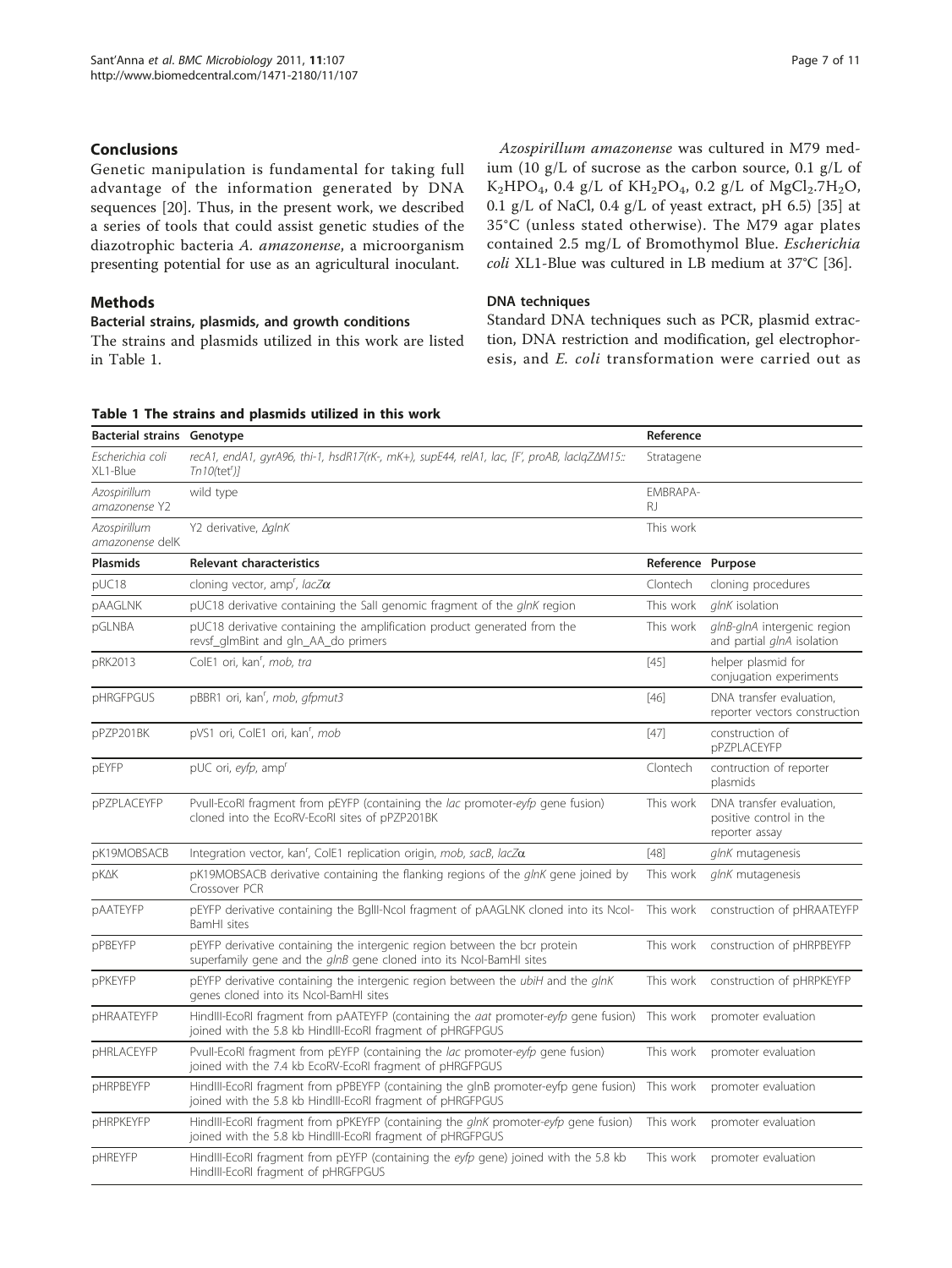<span id="page-7-0"></span>described in Sambrook and Russell (2001) [[36\]](#page-10-0). The total DNA extraction of A. amazonense was performed as described by Wilson (1997) [[37\]](#page-10-0). The primers used for PCR are listed in Table 2. All of the restriction and modification enzymes utilized in this work were purchased from New England Biolabs. The Taq DNA polymerase was provided by CenBiot Enzimas (Centro de Biotecnologia, UFRGS).

## Isolation of glnB and glnK genes from A. amazonense

The genomic library enriched with 2-3 kb SalI DNA fragments was constructed as follows: the genomic DNA was digested with SalI and subsequently separated in agarose gel by electrophoresis. The 2-3 kb fragments were excised from the agarose gel and purified. Finally, these fragments were cloned in the pUC18 plasmid. This genomic library was partially sequenced and the glnK gene was identified using BLAST searches.

Inverse PCR for glnB isolation was performed according to Sambrook and Russell (2001) [[36\]](#page-10-0). Azospirillum amazonense genomic DNA was digested with SalI and subsequently circularized. The PCR was performed with the glnB\_sfint and revsf\_glnBint primers (Table 2) and the circularized SalI DNA as a template. The 5' portion of the glnA gene was isolated by PCR with the revsf\_glnBint and glnA\_aa\_do primers (Table 2) and the genomic DNA as a template.

The DNA sequencing was performed using a MEGA-BACE automated platform (Centro de Biotecnologia, UFRGS). Sequences were assembled using the Staden software package [\[39](#page-10-0)]. Gene annotation was carried out by Artemis software version 12.0 [\[40](#page-10-0)] along with BLAST software using the NCBI database [http://blast.ncbi.nlm.](http://blast.ncbi.nlm.nih.gov/Blast.cgi) [nih.gov/Blast.cgi](http://blast.ncbi.nlm.nih.gov/Blast.cgi). Both sequences were deposited in the NCBI nucleotide database under the following access numbers: glnB region [GenBank:[HM161849](http://www.ncbi.nih.gov/entrez/query.fcgi?db=Nucleotide&cmd=search&term=HM161849)] and glnK region [GenBank[:HM161850](http://www.ncbi.nih.gov/entrez/query.fcgi?db=Nucleotide&cmd=search&term=HM161850)].

# Antibiotic minimum inhibitory concentration test

The minimum inhibitory concentration of A. amazonense to the antibiotics (gentamicin, kanamycin, tetracycline, and ampicillin) was basically evaluated as described in Andrews (2001) [[41](#page-10-0)]. The antibiotics were serially diluted in 1 mL of M79 medium at concentrations from 256 μg/mL to 0.5 μg/mL. An overnight culture of A. amazonense was diluted to  $4 \times 10^4$  cells/mL. One milliliter of this dilution was added to one milliliter of M79 medium containing the appropriate antibiotic

| <b>Primers</b>   | Sequence                                        | Annealing<br>temperature | Amplicon length<br>(bp)    | Purpose                          |
|------------------|-------------------------------------------------|--------------------------|----------------------------|----------------------------------|
| glnB_sfint       | CGCCGCGATACAGCTCGGTATG                          | $57^{\circ}$ C           | 2108                       | glnB region isolation            |
| revsf_glnBint    | GATGGACGATCAGTTGGTCGA                           | $57^{\circ}$ C           | 2108                       | glnB region isolation            |
| glnA_aa_do       | ACGGTCGGCACTTCCTTCAG                            | $53^{\circ}$ C           | 1621                       | glnB region isolation            |
| pglnB_up_BamHI   | CGGGATCCTCGTCGAAGCTGAAGGTCAT                    | 55°C                     | 727                        | glnB promoter<br>amplification   |
| pglnB_do_Ncol    | GATCTTTTCCATGGCTTACGGC                          | $55^{\circ}$ C           | 727                        | glnB promoter<br>amplification   |
| pglnK_up_BamHI   | CGGGATCCTTGTCCAGTGCCACGCTCAT                    | 55°C                     | 328                        | glnK promoter<br>amplification   |
| pglnK do Ncol    | CACGAGCTCCATGGGTAGTCC                           | 55°C                     | 328                        | glnK promoter<br>amplification   |
| KgIndel_A _EcoRI | ATGAATTCCAATGCACAGGGTGCGTA                      | $55^{\circ}$ C           | 574 (AB) and 1111<br>(AD)  | glnK mutagenesis                 |
| KgIndel_B        | <b>CCCATCCACTAAACTTAAACA</b> CGCCACCACGAGCTTCAT | 55°C                     | 574                        | glnK mutagenesis                 |
| Kglndel_C        | <b>TGTTTAAGTTTAGTGGATGGGATGACCATCGCCGACGCG</b>  | .55°C                    | 558                        | glnK mutagenesis                 |
|                  | KgIndel_D_BamHI CGGGATCCCGATGGTGGGCGGATATTTG    | $55^{\circ}$ C           | 558 (CD) and 1111<br>(AD)  | glnK mutagenesis                 |
| glnK_Ndel_up     | GGACTACATATGAAGCTCGTGGTG                        | $60^{\circ}$ C           | 361 (wt) or 121<br>(mut)   | glnK mutagenesis<br>verification |
| glnK BamHI do    | CGTCACGGGATCCTCATAAGGC                          | $60^{\circ}$ C           | 361 (wt) or 121<br>(mut)   | glnK mutagenesis<br>verification |
| conf_glnK_up     | <b>GCCCCCTCCAGGATCTTC</b>                       | 55°C                     | 1522 (wt) or 1282<br>(mut) | glnK mutagenesis<br>verification |
| conf_glnK_do     | GGGTAAAATGCCCTTGTCCA                            | $55^{\circ}$ C           | 1522 (wt) or 1282<br>(mut) | glnK mutagenesis<br>verification |

Underline - restriction sites; Bold - sequence tag; wt - wild-type; mut - mutant; AB - amplification using the primers KglndelA\_EcoRI and KglndelB; AD amplification using the primers Kglndel\_A\_EcoRI and Kglndel\_D\_BamHI; CD - amplification using the primers KglndelC and Kglndel\_D\_BamHI

#### Table 2 Primers utilized in this work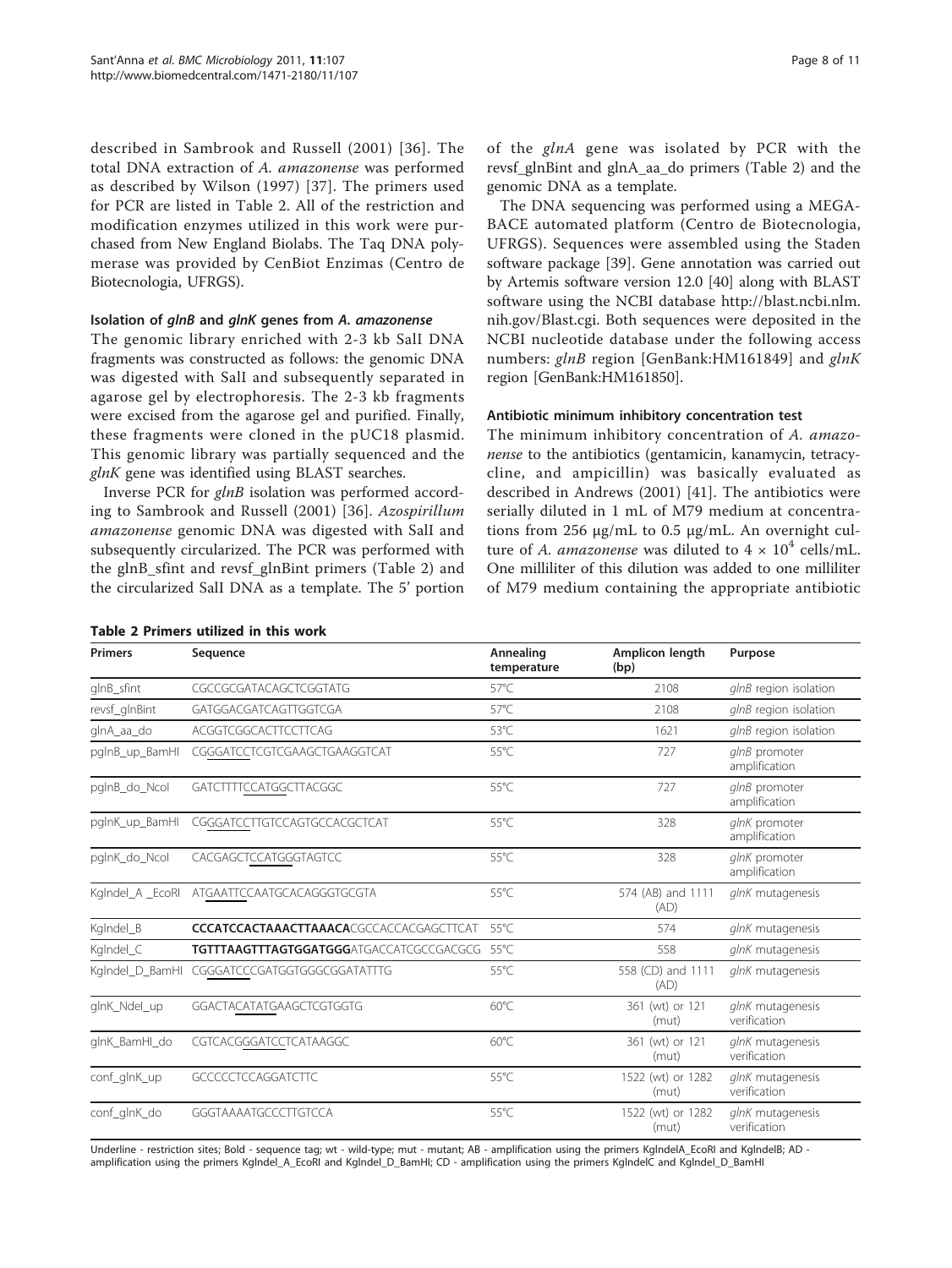concentration. The cells were cultivated in a rotary shaker at 150 rpm for 40 h at 35°C.

#### Conjugation

Conjugation was basically carried out as described by Clerico et al. (2007) [\[42](#page-10-0)]. However, some modifications were made as follows: overnight cultures of A. amazonense Y2 (receptor), E. coli XL1-Blue containing the plasmid pRK2013 (helper), and E. coli XL1-Blue containing the appropriate plasmid (donor) were used. Approximately 1 mL of the A. amazonense culture with an OD<sub>600</sub> = 2 (1.3  $\times$  10<sup>9</sup> cfu/ml) was mixed with 1 mL of each helper and donor cultures with an  $OD_{600} = 0.2$  $(2 \times 10^8 \text{ cftu/mL})$  (ratio 10:1:1), unless stated otherwise. This mixture was harvested by centrifugation at 6000 g for 2 min and then resuspended in 100 μL of MLB medium (LB and M79 mixture at a proportion of 8:2), and this volume was then spotted onto MLB agar and incubated for 20 h at 35°C. Following this, the cell mass was resuspended in 200 μL of M79 medium and plated on M79 medium containing the appropriate antibiotic.

#### Electroporation

The preparation of cells was based on the protocol described by Schultheiss and Schüler (2003) [\[27\]](#page-10-0). A 3 mL overnight culture of A. amazonense was inoculated in 250 mL of M79 and the cells were cultivated to an  $OD_{600}$  of ~0.12 (early-log growth phase), unless stated otherwise. From this point, all manipulations were conducted on ice. The cells were incubated in ice for 30 min and then harvested by centrifugation at 5000  $g$  for 20 min at 10°C. The cells were resuspended in 100 mL of electroporation buffer (pH 6.5 HEPES 1 mM,  $MgCl<sub>2</sub>$ 1 mM, and sucrose 200 mM) and again harvested by centrifugation (20 min at 5000 g). Subsequently, the cells were resuspended in 40 mL of electroporation buffer and again harvested by centrifugation. At the end, the cells were resuspended in 250 μL of electroporation buffer (final concentration of  $\sim 10^{10}$  cfu/mL), distributed in aliquots of 40 μL, and frozen in liquid nitrogen. Cell electroporation was carried out as follows: the 40 μL aliquot was mixed with 50 ng of the pHRGFPGUS vector and electroporated through a Gene Pulser apparatus (Bio-Rad Laboratories Inc.) with 12.5 kV/cm, 25 μF and 200  $\Omega$ , unless stated otherwise. After electrical discharge, the cells were resuspended in 500 μL of M79 medium and incubated at 35°C for 3 h in a rotary shaker at 150 rpm. Subsequently, the cells were plated on solid M79 medium containing 20 μg/mL of kanamycin and incubated for 2 days at 35°C.

#### Gene mutagenesis

Site-directed mutagenesis was based on a protocol described by Eggeling and Reyes (2005) [[43](#page-10-0)]. In summary, the flanking regions of the  $glnK$  gene were amplified using the primers KglndelA\_EcoRI/KglndelB and KglndelC/KglndelD\_BamHI (Table [2](#page-7-0)). These amplification products were joined by Crossover PCR [[31](#page-10-0)] using the primers KglndelA\_EcoRI/KglndelD\_BamHI (Table [2](#page-7-0)) and cloned in pK19MOBSACB digested with EcoRI and BamHI, generating the plasmid pKΔK (Table [1\)](#page-6-0). Subsequently, the vector pKΔK was transferred to A. amazonense by conjugation, as previously described, except that the medium utilized was MLB containing maltose instead of sucrose  $(10 g/L)$  and ampicillin  $(100 g/L)$  $\mu$ g/mL) for the counter-selection of *E. coli*. A kanamycin-resistant colony was isolated and cultured overnight in 3 mL of M79 (containing 10 g/L of maltose instead of sucrose). The culture was serially diluted and plated on M79 medium (containing 10 g/L of sucrose). Fifty sucrose-resistant colonies were replica plated onto both kanamycin-containing and pure M79 agar plates. Seven kanamycin-sensitive/sucrose-resistant colonies were submitted to Touchdown-PCR to identify those that had replaced the wild-type  $glnK$  gene with the mutant allele. The Touchdown-PCR was performed using the primers glnK\_NdeI\_up and glnK\_BamHI\_do (Table [2\)](#page-7-0) under the following conditions: an initial denaturing step of 94°C for 5 min; 15 cycles of 94°C for 30 s, 60°C-56°C for 30 s (for each three cycles one degree was decreased), and 72°C for 30 s; 15 cycles at 94°C for 30 s, 55°C for 30 s, and 72°C for 30 s. The PCR utilizing the primers Conf\_glnK\_up and Conf\_glnK\_do (Table [2\)](#page-7-0), which flank the recombination sites of the  $glnK$  region, was carried out in the same way as standard PCR procedures [\[36\]](#page-10-0).

#### Gene reporter system

The upstream sequences of the genes utilized in this work were analyzed by Patser (available on the RSAT webserver) [[44\]](#page-10-0) with an S. meliloti sigma 70 factor weight matrix [[33\]](#page-10-0).

A series of reporter vectors was developed to evaluate the activity of different promoters (Table [1](#page-6-0)). The upstream regions of the  $glnB$  and  $glnK$  genes were amplified utilizing the primers listed in Table [2](#page-7-0). Subsequently, these amplicons were cloned into the pEYFP vector at the NcoI and BamHI sites, generating pPBEYFP and pPKEYFP plasmids, respectively. After evaluation of the integrity of these amplicons by automated sequencing, the HindIII-EcoRI fragment, containing the promoter-eyfp fusion, was transferred to the HindIII-EcoRI fragment of pHRGFPGUS, which contains the replication origin, the mobilization site, and the kanamycin resistance marker, generating the pHRPBEYFP and pHRPKEYFP plasmids, respectively.

The pHRAATEYFP plasmid was constructed in the following way: the NcoI-BglII fragment of pAAGLNK, containing the upstream region of the *aat* gene, was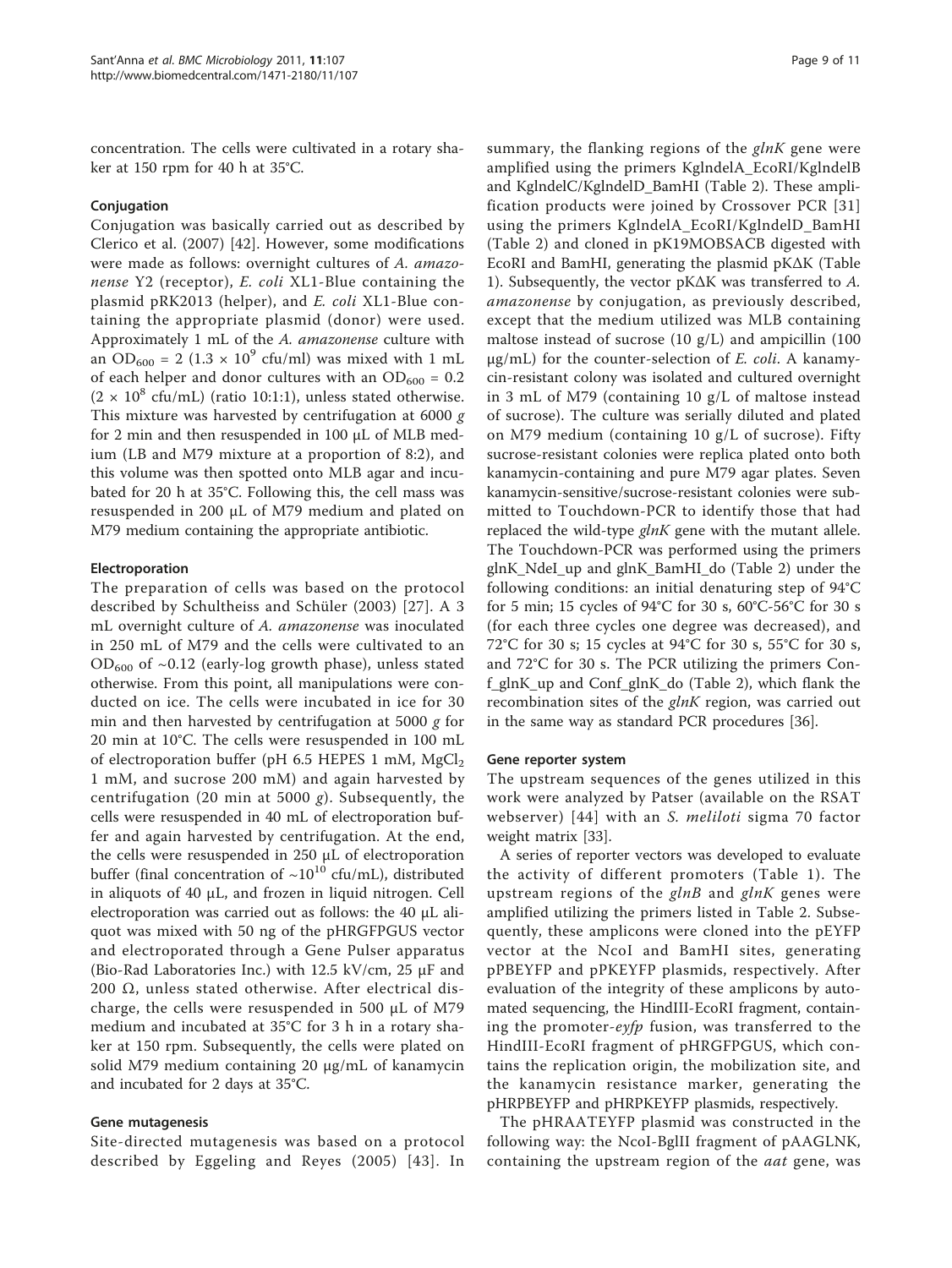<span id="page-9-0"></span>transferred to pEYFP, generating the plasmid pAA-TEYFP. The HindIII-EcoRI fragment from this plasmid was transferred to the HindIII-EcoRI fragment of pHRGFPGUS, generating pHRAATEYFP.

The negative control plasmid, which did not contain a promoter, was constructed as follows: the NcoI-BamHI fragment of pEYFP was transferred to the HindIII-EcoRI fragment of pHRGFPGUS, forming the plasmid pHREYFP.

The positive control plasmid pHRLACEYFP is a fusion of the major EcoRI-EcoRV fragment of pHRGFPGUS with the PvuII-EcoRI fragment of pEYFP.

All of the plasmids were transferred to A. amazonense by tri-parental mating or electroporation. The promoter activity assay was basically performed as described in MacLellan et al. (2006) [[33\]](#page-10-0). Azospirillum amazonense containing the reporter vectors was cultivated in M79 medium overnight in a rotary shaker at 35°C. The cells were washed in sterile saline solution (0.85% NaCl) and resuspended in this same solution to an  $OD_{600}$  of between 0.06-0.39. Two hundred microlitres of the cell suspensions were deposited on black microtiter plates and fluorescence was measured with an excitation wavelength of 488 nm and an emission wavelength of 527 nm. The optical densities of the cell suspensions were measured at 600 nm on clear microtiter plates. Specific fluorescence was obtained by dividing the fluorescence by the optical density. Statistical analysis was performed using SAS JMP8 software: the specific fluorescence data was subjected to the natural logarithm to homogenize the variances (tested by Levene's test) and subsequently submitted for ANOVA/Tukey HSD tests (P < 0.01).

#### Acknowledgements and Funding

We especially thank Professor Emanuel E. Souza for kindly supplying the pHRGFPGUS plasmid. We thank Professor Marilene Henning Vainstein for kindly revising the manuscript. We also thank Professors Luciane Passaglia, Giancarlo Pasquali, Sídia Marques, and Carlos Termignoni for all of the assistance they provided. We also thank EMBRAPA-RJ for providing the A. amazonense Y2 strain.

This work was supported by grants from The Brazilian National Research Council (CNPq) and the Fundação de Amparo à Pesquisa do Rio Grande do Sul (FAPERGS). FHS, DBT and SSW received scholarships from CAPES.

#### Author details

<sup>1</sup>Centro de Biotecnologia, Universidade Federal do Rio Grande do Sul (Av. Bento Gonçalves, 9500, Campus do Vale), Porto Alegre, RS, Brazil. 2 Departamento de Biologia Molecular e Biotecnologia - Centro de Biotecnologia, Universidade Federal do Rio Grande do Sul (Av. Bento Gonçalves, 9500, Campus do Vale), RS, Brazil.

#### Authors' contributions

FHS conceived, coordinated and carried out the research study, drafted the manuscript, and created the illustrations and the tables. DSA performed the antibiotic minimum inhibitory concentration tests and helped with the electroporation procedures. DBT helped to isolate the glnB gene, designed some primers, and revised the manuscript. SSW helped with the reporter assays, and revised the manuscript. ISS conceived and coordinated the study, and revised the manuscript. All authors read and approved the final manuscript.

Received: 18 March 2011 Accepted: 16 May 2011 Published: 16 May 2011

#### References

- 1. Berg G: [Plant-microbe interactions promoting plant growth and health:](http://www.ncbi.nlm.nih.gov/pubmed/19568745?dopt=Abstract) [perspectives for controlled use of microorganisms in agriculture.](http://www.ncbi.nlm.nih.gov/pubmed/19568745?dopt=Abstract) Appl Microbiol Biotechnol 2009, 84:11-18.
- 2. Spiertz JHJ: Nitrogen, sustainable agriculture and food security. A review. Agronomy for Sustainable Development 2010, 30:43-55.
- 3. Lucy M, Reed E, Glick BR: [Applications of free living plant growth](http://www.ncbi.nlm.nih.gov/pubmed/15103234?dopt=Abstract)[promoting rhizobacteria.](http://www.ncbi.nlm.nih.gov/pubmed/15103234?dopt=Abstract) Antonie Van Leeuwenhoek 2004, 86:1-25.
- 4. Bashan Y, De-Bashan L: How the Plant Growth-Promoting Bacterium Azospirillum Promotes Plant Growth - A Critical Assessment. Adv agron 2010, 108:77-136.
- 5. Magalhães FMM, Baldani Jl, Souto SM, Kuykendall JR, Döbereiner J: A new acid-tolerant Azospirillum species. An Acad Bras Ciênc 1983, 55:417-430.
- 6. Baldani JI, Baldani VL: History on the biological nitrogen fixation research in graminaceous plants: special emphasis on the Brazilian experience. An Acad Bras Ciênc 2005, 77:549-579.
- 7. Hartmann A, Fu H, Burris RH: [Regulation of nitrogenase activity by](http://www.ncbi.nlm.nih.gov/pubmed/3081492?dopt=Abstract) [ammonium chloride in](http://www.ncbi.nlm.nih.gov/pubmed/3081492?dopt=Abstract) Azospirillum spp. J Bacteriol 1986, 165:864-870.
- 8. Rodrigues E, Rodrigues L, de Oliveira A, Baldani V, Teixeira KRS, Urquiaga S, Reis V: Azospirillum amazonense inoculation: effects on growth, yield and N2 fixation of rice (Oryza sativa L.). Plant Soil 2008, 302:249-261.
- 9. Forchhammer K: [PII signal transducers: novel functional and structural](http://www.ncbi.nlm.nih.gov/pubmed/18182294?dopt=Abstract) [insights.](http://www.ncbi.nlm.nih.gov/pubmed/18182294?dopt=Abstract) Trends Microbiol 2008, 16:65-72.
- 10. Leigh J, Dodsworth J: [Nitrogen regulation in bacteria and archaea.](http://www.ncbi.nlm.nih.gov/pubmed/17506680?dopt=Abstract) Annu Rev Microbiol 2007, 61:349-377.
- 11. Sant'Anna FH, Trentini DB, de Souto Weber S, Cecagno R, da Silva SC, Schrank IS: [The PII superfamily revised: a novel group and evolutionary](http://www.ncbi.nlm.nih.gov/pubmed/19296042?dopt=Abstract) [insights.](http://www.ncbi.nlm.nih.gov/pubmed/19296042?dopt=Abstract) J Mol Evol 2009, 68:322-336.
- 12. Arcondéguy T, Jack R, Merrick M: [P\(II\) signal transduction proteins, pivotal](http://www.ncbi.nlm.nih.gov/pubmed/11238986?dopt=Abstract) [players in microbial nitrogen control.](http://www.ncbi.nlm.nih.gov/pubmed/11238986?dopt=Abstract) Microbiol Mol Biol Rev 2001, 65:80-105.
- 13. Conroy M, Durand A, Lupo D, Li XD, Bullough P, Winkler F, Merrick M: [The](http://www.ncbi.nlm.nih.gov/pubmed/17220269?dopt=Abstract) crystal structure of the Escherichia coli [AmtB-GlnK complex reveals how](http://www.ncbi.nlm.nih.gov/pubmed/17220269?dopt=Abstract) [GlnK regulates the ammonia channel.](http://www.ncbi.nlm.nih.gov/pubmed/17220269?dopt=Abstract) Proc Natl Acad Sci USA 2007, 104:1213-1218.
- 14. de Zamaroczy M: [Structural homologues P\(II\) and P\(Z\) of](http://www.ncbi.nlm.nih.gov/pubmed/9720864?dopt=Abstract) Azospirillum brasilense [provide intracellular signalling for selective regulation of](http://www.ncbi.nlm.nih.gov/pubmed/9720864?dopt=Abstract) [various nitrogen-dependent functions.](http://www.ncbi.nlm.nih.gov/pubmed/9720864?dopt=Abstract) Mol Microbiol 1998, 29:449-463.
- 15. Huergo L, Merrick M, Monteiro R, Chubatsu L, Steffens M, Pedrosa FO, Souza E: [In vitro interactions between the PII proteins and the](http://www.ncbi.nlm.nih.gov/pubmed/19131333?dopt=Abstract) [nitrogenase regulatory enzymes dinitrogenase reductase ADP](http://www.ncbi.nlm.nih.gov/pubmed/19131333?dopt=Abstract)[ribosyltransferase \(DraT\) and dinitrogenase reductase-activating](http://www.ncbi.nlm.nih.gov/pubmed/19131333?dopt=Abstract) [glycohydrolase \(DraG\) in](http://www.ncbi.nlm.nih.gov/pubmed/19131333?dopt=Abstract) Azospirillum brasilense. J Biol Chem 2009, 284:6674-6682.
- 16. Araújo L, Monteiro R, Souza E, Steffens B, Rigo L, Pedrosa FO, Chubatsu L: [GlnB is specifically required for](http://www.ncbi.nlm.nih.gov/pubmed/15249067?dopt=Abstract) Azospirillum brasilense NifA activity in [Escherichia coli](http://www.ncbi.nlm.nih.gov/pubmed/15249067?dopt=Abstract). Res Microbiol 2004, 155:491-495.
- 17. Chen S, Liu L, Zhou X, Elmerich C, Li JL: [Functional analysis of the GAF](http://www.ncbi.nlm.nih.gov/pubmed/15887032?dopt=Abstract) domain of NifA in [Azospirillum brasilense](http://www.ncbi.nlm.nih.gov/pubmed/15887032?dopt=Abstract): effects of Tyr–>Phe mutations [on NifA and its interaction with GlnB.](http://www.ncbi.nlm.nih.gov/pubmed/15887032?dopt=Abstract) Mol Genet Genomics 2005, 273:415-422.
- 18. Fu HA, Hartmann A, Lowery RG, Fitzmaurice WP, Roberts GP, Burris RH: [Posttranslational regulatory system for nitrogenase activity in](http://www.ncbi.nlm.nih.gov/pubmed/2504694?dopt=Abstract) [Azospirillum](http://www.ncbi.nlm.nih.gov/pubmed/2504694?dopt=Abstract) spp. J Bacteriol 1989, 171:4679-4685.
- 19. Davison J: [Genetic tools for pseudomonads, rhizobia, and other gram](http://www.ncbi.nlm.nih.gov/pubmed/11848415?dopt=Abstract)[negative bacteria.](http://www.ncbi.nlm.nih.gov/pubmed/11848415?dopt=Abstract) BioTechniques 2002, 32:386-388.
- 20. Schweizer H: [Bacterial genetics: past achievements, present state of the](http://www.ncbi.nlm.nih.gov/pubmed/18474038?dopt=Abstract) [field, and future challenges.](http://www.ncbi.nlm.nih.gov/pubmed/18474038?dopt=Abstract) BioTechniques 2008, 44:633-641.
- 21. Holguin G, Patten CL, Glick BR: Genetics and molecular biology of Azospirillum. Biol Fertil Soils 1999, 29:10-23.
- 22. Aune T, Aachmann F: [Methodologies to increase the transformation](http://www.ncbi.nlm.nih.gov/pubmed/19946685?dopt=Abstract) [efficiencies and the range of bacteria that can be transformed.](http://www.ncbi.nlm.nih.gov/pubmed/19946685?dopt=Abstract) Appl Microbiol Biotechnol 2010, 85:1301-1313.
- 23. Lurquin PF: [Gene transfer by electroporation.](http://www.ncbi.nlm.nih.gov/pubmed/9163720?dopt=Abstract) Mol Biotechnol 1997, 7:5-35.
- Taketo A: Electrotransformation of bacteria. In Electromanipulation of Cells. Edited by: Zimmermann U, Neil GA. Boca Raton, FL: CRC Press; 1996:107-136.